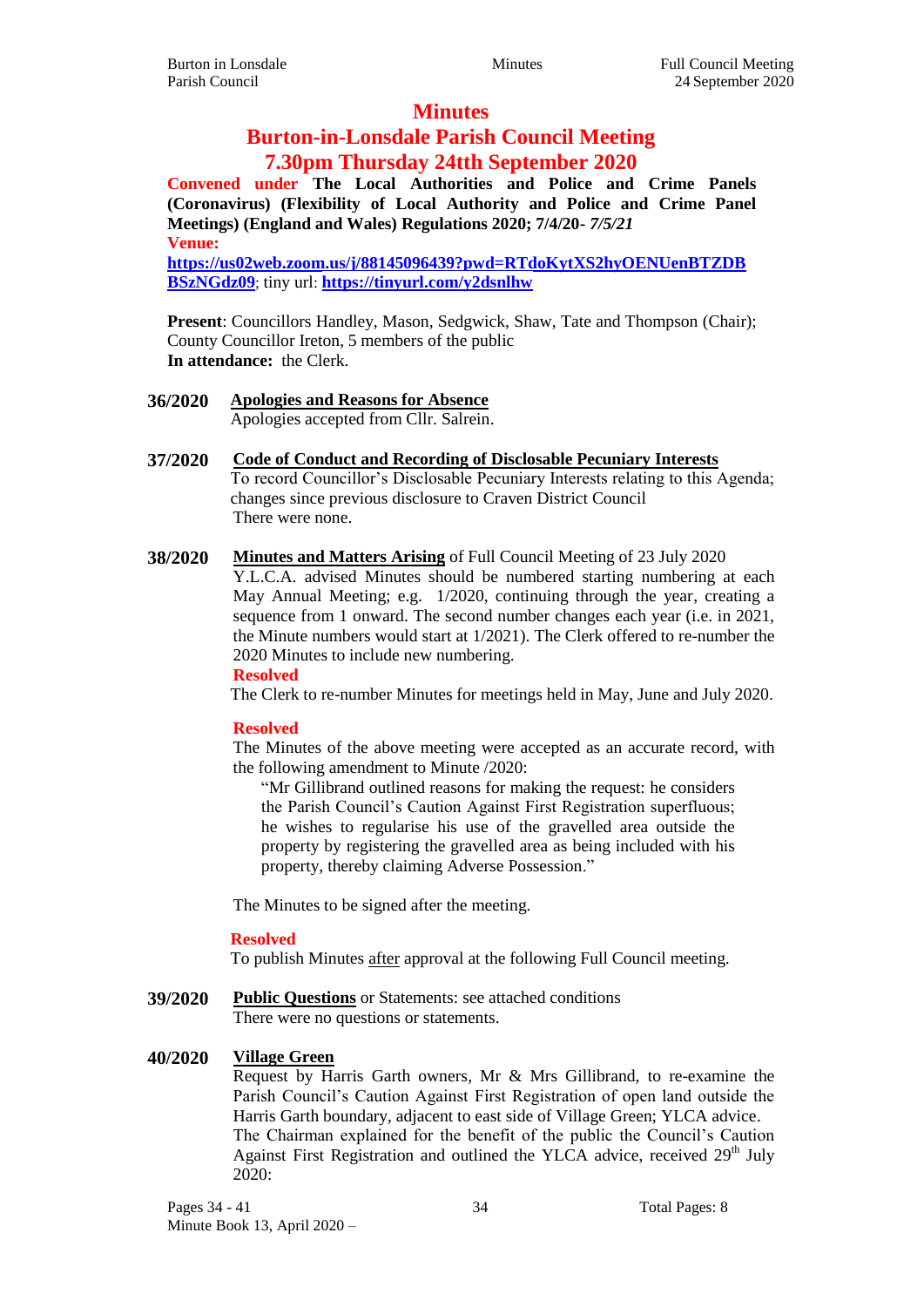- Do reasons for Council's CAFR still hold? e.g. to preserve open space for community
- CAFR effective until cancelled, withdrawn, or qualifying estate is registered
- Council must not be pressured into action it does not wish to take
- Council can refuse request
- The Council should act in the best interests of both itself and its parishioners
- Perhaps Council may wish to gauge local opinion (parishioners) as to whether to have Caution lifted
- If Council cancels CAFR, anyone can apply for adverse possession, including Council
- If applying for adverse possession, legal advice to be sought
- Appears to be no good reason to move to do this at the moment

Cllr. Mason proposed, seconded Cllr. Handley, and **Resolved**

The Council retains its Caution Against First Registration relating to the open land outside the Harris Garth boundary and adjacent to the east side of the Village Green.

5 votes in favour, 1 abstention.

Mr. Gillibrand thanked Councillors for their time, suggesting he may discuss the matter further with the Chairman.

Four members of the public left the meeting (approx 8.20pm)

## **41/2020** Reports

a) Police

A report has been received of local incidents:

26.07.20 – Concern for safety – joint partnership working

14.08.20 & 16.08.20 - X2 – Abandon Vehicle – Track to All Saints Vicarage - owner requested to remove

15.08.20 – RTC – single vehicle in another force – request check

15.09.20 – Safeguarding placement

 $16.09.20 - X2$  – concern for welfare – checked in order – joint partnership working

Councillors noted PC McClurg has transferred to a different role, working from Skipton, and thanked him for his work on behalf of Burton community. Cllr. Ireton noted the closure of Ingleton police station is still under review.

## b) North Yorkshire County Councillor

Cllr. Ireton reported COVID-19 positive diagnosis numbers are increasing in Craven District (equivalent to 66 per 100,000; 6 at Craven College, 1 in the locality). Leck Primary School has closed temporarily.

Unitary Authority proposals: discussion & comments to forward to NYCC and CDC

Cllr. Ireton gave his opinion that a single unitary North Yorkshire authority would be too large and clumsy; local committees have already been lost. Smaller authorities, closer to where they operate (particularly re highways and planning matters) would be more effective.

Cllr. Handley (as a District Councillor) agreed smaller authority areas are preferable, as local knowledge indispensable.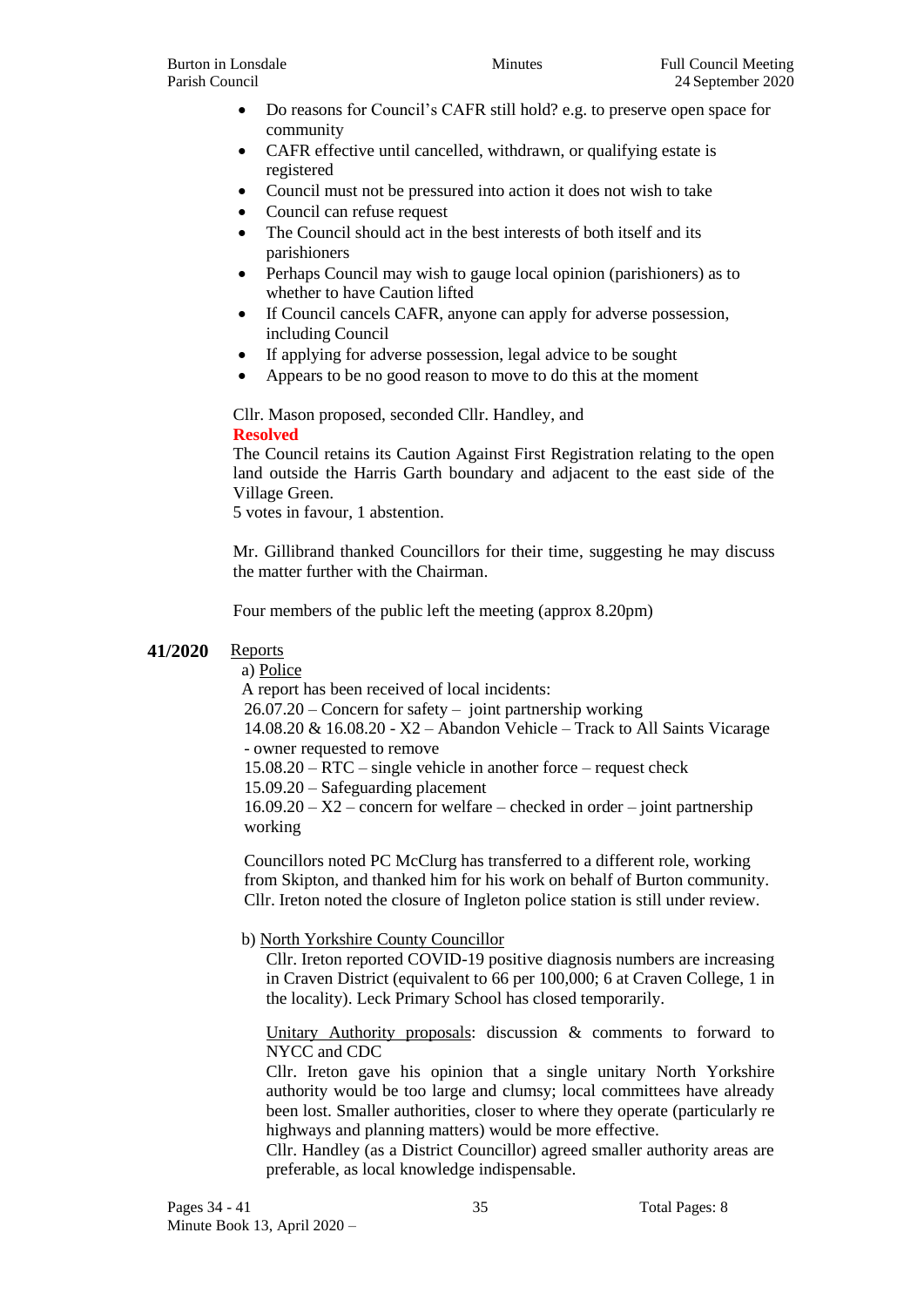Cllr. Thompson attended a virtual meeting convened by the NYCC Leader for Parish Councillors/Clerks to discuss the proposals, what should be changed or stay the same. Overall, planning could be organised in to 6 "area committees", with the unitary councillors elected on to the committees by area and making decisions for that area. Burton in Lonsdale would be included in the Skipton & Ripon Area (the same area as the Parliamentary Constituency area)

#### **Resolved**

The Parish Council await firm proposals to emerge, then offer comments.

#### County Councillor Allowance funding

Cllr. Ireton offered funding for the Church Clock refurbishment. (see Minute 42/2020 below).

#### Grit Bin at Chapel Lane/Low Street junction

NYCC has confirmed a new bin will be supplied shortly, and will be sited just south of the resident's gas supply pipe. (Minute 29/2020, July 2020).

#### c) Craven District Councillors

Planning Matters:

i. Draft Affordable Housing Supplementary Planning Document: discussion and comments to forward to CDC The Chairman explained the document is a proposal to get additional affordable housing on to the Local Plan (pg 59 of document). **Resolved**

No comment to be submitted.

The Chairman told the meeting he has encouraged the former Primary School site developer to liaise with Craven District Council in order to deliver up to 4 affordable housing units (out of a proposal for 12 houses).

One member of the public left the meeting (8.37pm)

## ii. Planning Applications

2020/21895/HH and 2020/21896/LBC 2020/2189 Frounts Cottage, Duke Street, LA6 3LG; Demolish existing outbuildings; replace with single storey extension, replacement of roof section to the rear of the property, new slates of appropriate colour and sizes; replacement timber sash windows.

#### **Resolved**

There were no comments to be made.

2020/21962/TCA 11 High Street Burton In Lonsdale Carnforth LA6 3JU; T1 Silver Birch - Reduce height of crown by 25% **Resolved**

There were no comments to be made**.**

## iii. Planning Decisions noted:

2020/21669/CND Richard Thornton Lodge A687 Burton In Lonsdale LA6 3JZ; Application to discharge condition no. 3 (Tree Protection Measures) and no. 4 (Window and Door Details) of planning permission referenced 2019/20873/FUL granted 14 February 2020; DOC satisfactory

Tree Works Approved: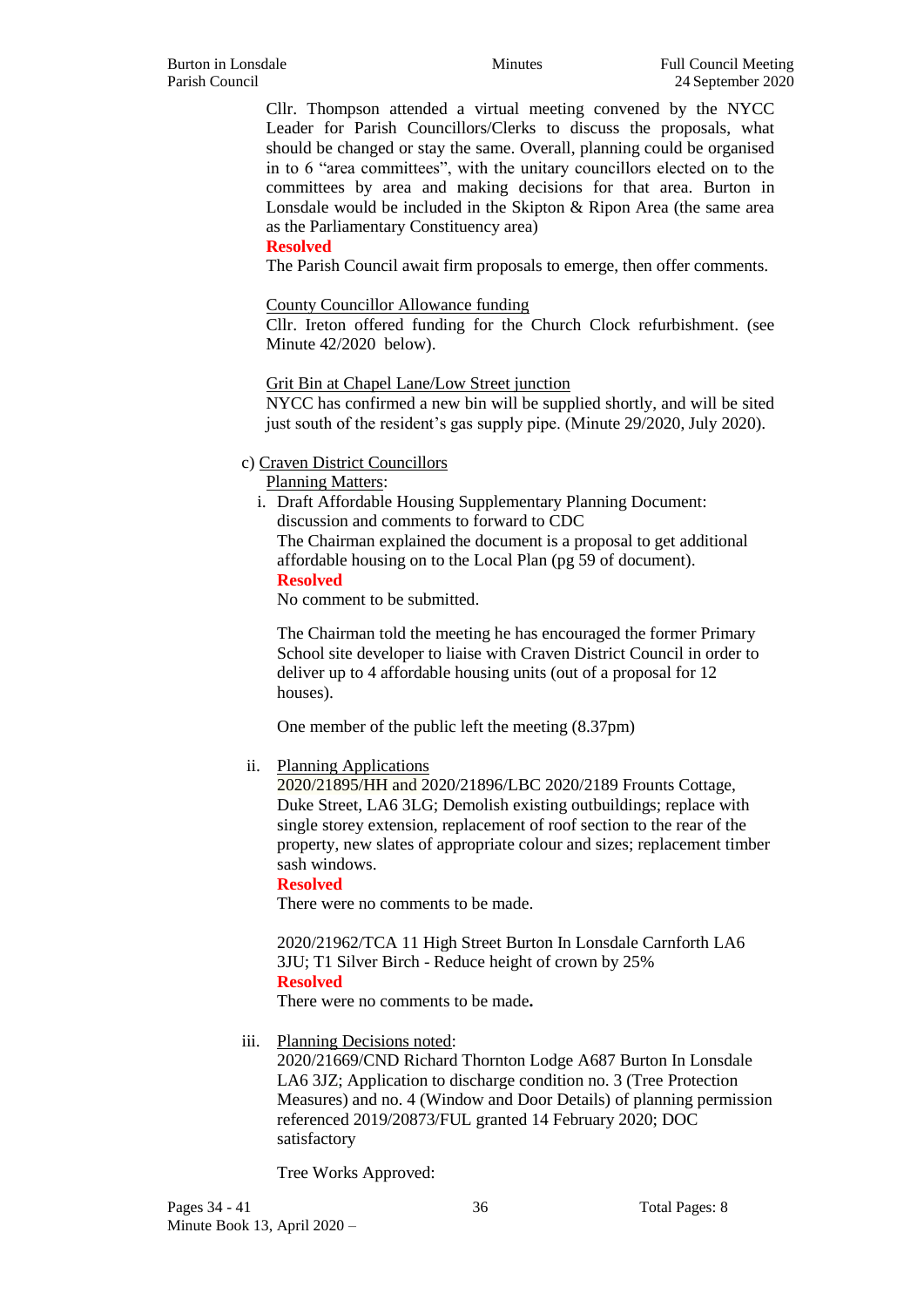2020/21779/TCA; 2 High Street, LA6 3JU T1 2020/21746/TCA; Adelaide House 22 Low St LA6 3LF 2020/21707/TCA Fell House 22 High Street LA6 3JU 2020/21648/TCA 16 Manor Close LA6 3NE 2020/21611/TCA Beech House 35 High Street LA6 3JP

#### d) Clerk

- i. Site of former public telephone box: plan drawing; ownership The Clerk has discussed the matter with the owner of Bull Farm, the adjacent property and drawn up a sketch plan of the site; now awaiting agreement of the sketch plan by the owner of the adjacent property. In the meantime, photographs have been taken for the record. Enquiries as to ownership of land on-going.
- ii. YLCA: advice re numbering of Minutes: see above.

```
iii. Correspondence
```
There were no urgent items; items from YLCA, NALC, SLCC, CDC, NYCC, residents, etc.

#### **42/2020 Finance Matters**

- a) Bank balances, including receipts since statement date The Clerk reported the bank balances as per the below Appendix
- b) Approval of payments of budgeted and non budgeted items **Resolved**

To pay the items listed below:

|      | <b>Payments July 2020 (after meeting)</b>                   |         |
|------|-------------------------------------------------------------|---------|
| 2446 | J Hartley & Sons: grass cutting June 2020                   | 744.00  |
| 2447 | G Noglik: pavilion booking deposit refund<br>(cancellation) | 40.00   |
|      | <b>Payments August 2020</b>                                 |         |
| 2448 | C Edmondson: pavilion cleaning July 2020                    | 30.00   |
| 2449 | Yorkshire Internal Audit Services (re ye 31.03.20)          | 290.00  |
| 2450 | S Dent (grass cutting, Orchard)                             | 66.00   |
| D/D  | Octopus Energy: pavilion power supply July 2020             | 11.09   |
| 2451 | J Hartley & Sons: grass cutting July 2020                   | 780.00  |
| 2452 | S Gregory: salary August, expenses                          | 191.44  |
| 2453 | Hags-Smp Ltd (paint for play equipment)                     | 36.00   |
| 2454 | C Edmondson: pavilion cleaning August 2020                  | 30.00   |
| 2455 | Burton in Lonsdale P.C.C. re clock                          | 2500.00 |
| 2456 | Business Stream (pavilion water May-Aug 2020)               | 61.42   |
|      | <b>Payments September 2020</b>                              |         |
| 2457 | S Dent (grass cutting, Orchard)                             | 76.00   |
| 2458 | YLCA re risk assessment training                            | 5.00    |
| 2459 | J Lawson Electrical Ltd (replacement LED, pavilion)         | 65.02   |
| 2460 | I R Thompson: ZOOM subscription Aug, Sep 2020               | 28.78   |
| 2461 | Gregory & Company: broadband service Sep qtr 2020           | 42.00   |
| 2462 | S Gregory (Sep salary, expenses)                            | 347.03  |
| 2463 | HMRC re PAYE Jul, Aug, Sep 2020)                            | 142.40  |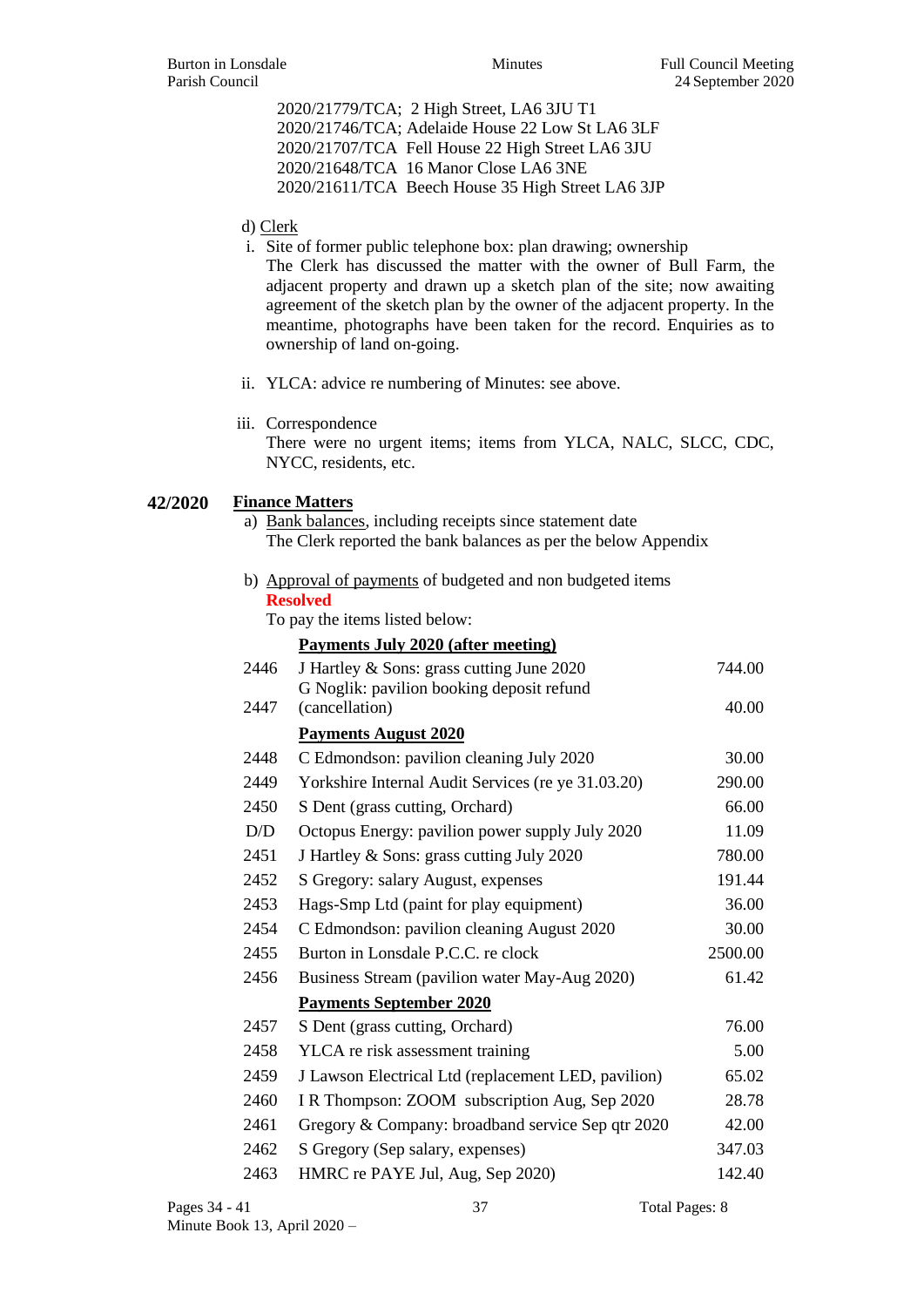2464 C Edmondson (pavilion cleaning Sep 2020) 40.00

2465 Jon Oliver Arboriculture (Riverside Land tree survey) 250.00

Cllr. Thompson explained the payment relating to Burton in Lonsdale P.C.C. was made under the 1957 Act; however this is over-ridden by the 1894 Local Government Act provision regarding payments to the Church. The risk assessment regarding this payment will be presented at the November 2020 Finance Committee meeting, bearing in mind there has never been a prosecution against a payment to repair a Church clock, viewed as a public clock.

## **43/2020 Parish Councillor Reports**

a) Village Hall Committee: request: the Parish Council submits a planning application for the proposed extension to the Village Hall on its behalf Cllr. Salrein has indicated she does not agree with the plans as she

considers there is a more cost effective means of making changes to the Village Hall.

The Chairman explained the request has come directly from the Village Hall Committee Chairman, who has confirmed the VH Committee will pay the fee.

#### **Resolved**

The Parish Council will review the plans, and if in agreement with the plans, will submit the planning application on the VH Committee's behalf, as it is a community project.

b) Bentham Common Lands Charity

The Chairman reported some trees on Mill Hill have been felled (including dead/dying ash trees).

## c) Woodland Trust

A resident reported (via the Clerk) that an ash tree near the Greta Wood entrance shed a branch just in front of him during the last fortnight. **Resolved**

To report the matter to the Woodland Trust.

d) Local Footpath Volunteers

The stile at the bottom of Barnoldswick Lane has been repaired. The Clerk reported the stile at Manor Close missing bottom step and requires repair; it has been reported to the LFPV.

## **44/2020 Recreation Committee**

a) Grounds and Outdoor Equipment

i. Inspection reports

The annual safety inspection highlighted a number of minor items requiring attention, most of which have been dealt with by M. Illsley, for which the Council is most appreciative.

The MUGA requires the most work, started earlier this year, and stalling when the pandemic began. As volunteers are doing the work, a completion date is not yet decided.

- ii. Maintenance
- Approval of field drainage and front entrance works expenditure The Chairman explained the south east corner of the Recreation Field is prone to being water-logged, which impacts on the playability of the football pitch. A recommendation for work to be undertaken has been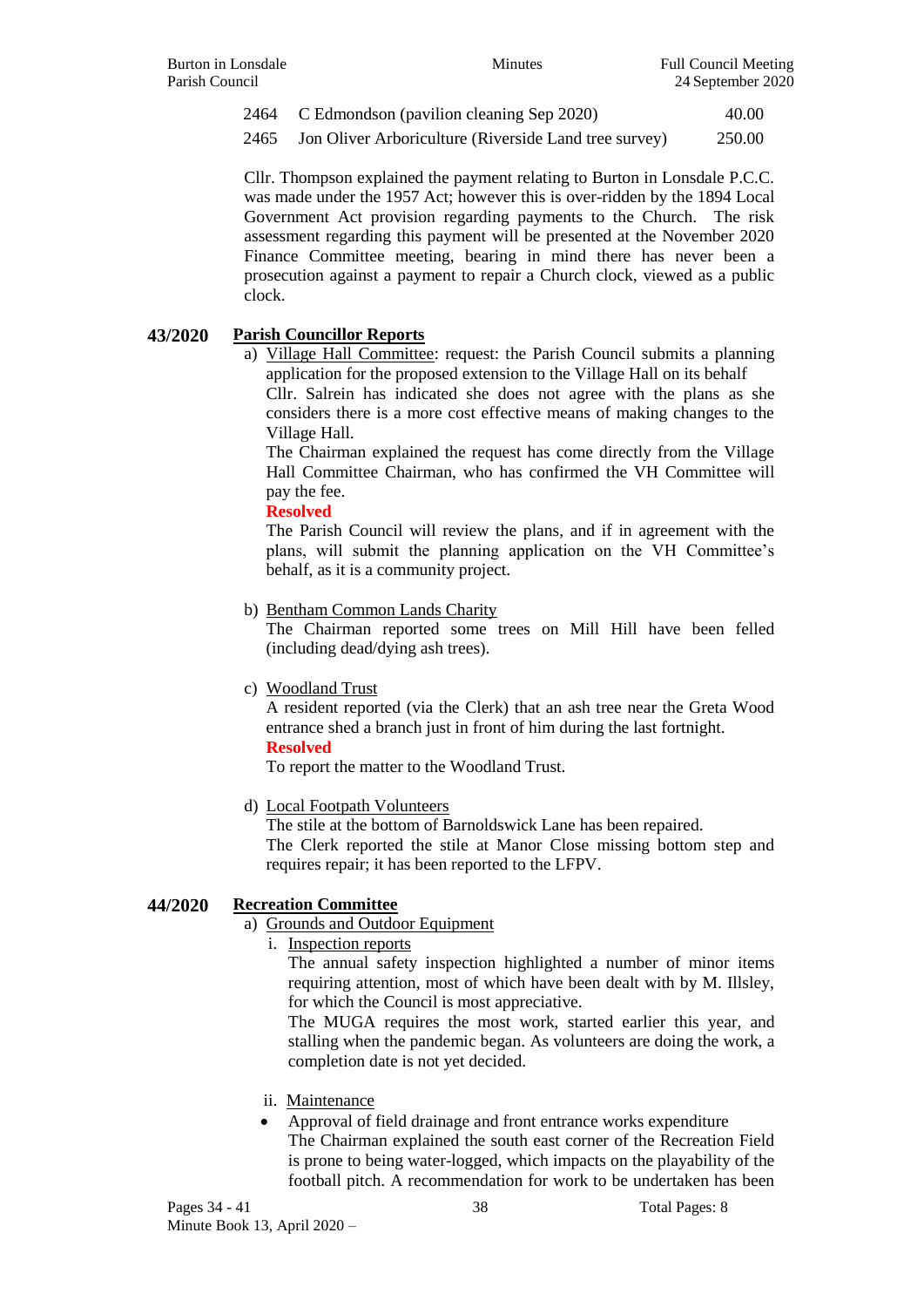received, together with a preliminary estimate. Additional work to the front entrance to the field has also been suggested, to deflect water coming downhill from going into the car park. Cllr. Sedgwick offered to help with suitable machinery, in order to minimise costs for which he was thanked.

#### **Resolved**

To get further quotes for work from local contractors. Cllr. Thompson to liaise with local contractor(s) and Cllr. Sedgwick.

#### Storage Unit

Cllr. Thompson is seeking confirmation that planning permission is not required for the proposed storage unit to be placed behind the Pavilion, next to the roadside wall. This will store the portable junior and adult goal posts, and archery equipment.

## b) Pavilion: report re bookings, maintenance and cleaning

Bookings are almost non-existent, due in part to COVID restrictions and the storage of portable junior football goals in the Social Room. However, there are now regular bookings by Caton Terriers, a junior

football club, operating under strict Football Association club guidelines (incidentally, being updated this week, to reduce numbers of spectators).

Approval of expenditures for hot water system upgrade: previously approved; ground works: awaiting further quotes (see above).

#### **45/2020 Maintenance Reports**

a) Village Green, including War Memorial

The Pals with Trowels group will be doing winter planting very shortly; the Council is most appreciative of their efforts.

Cllr. Tate raised the matter of a commemorative rowan tree offered by the World War One Group; it may be appropriate to plant it on the Riverside Land, once a space has been cleared (see below).

## b) Riverside Land: tree survey report; action to be taken

The survey report was received just before this meeting; there appear to be just 2 trees requiring urgent action (felling); however, there are also a significant number of trees in only 'fair' condition, some of which are a medium priority for treatment.

**Resolved**

Cllr. Mason and Clerk get quotes for best price to remove the trees requiring urgent attention (up to 4 trees) and to appoint a contractor. Max budget £1,500.

## c) Very Old and Separate Churchyard

The annual safety check is due: Cllrs Tate and Thompson will action shortly.

- d) Street Lighting: nothing to report.
- e) Public benches

The 'Miss Mawson' bench next to the War Memorial is in need of revarnishing; the bench at Ireby Road/A687 junction (the Pointer), requires some remedial joinery work.

Cllr. Sedgwick offered one of his barns to store the benches whilst doing the necessary work.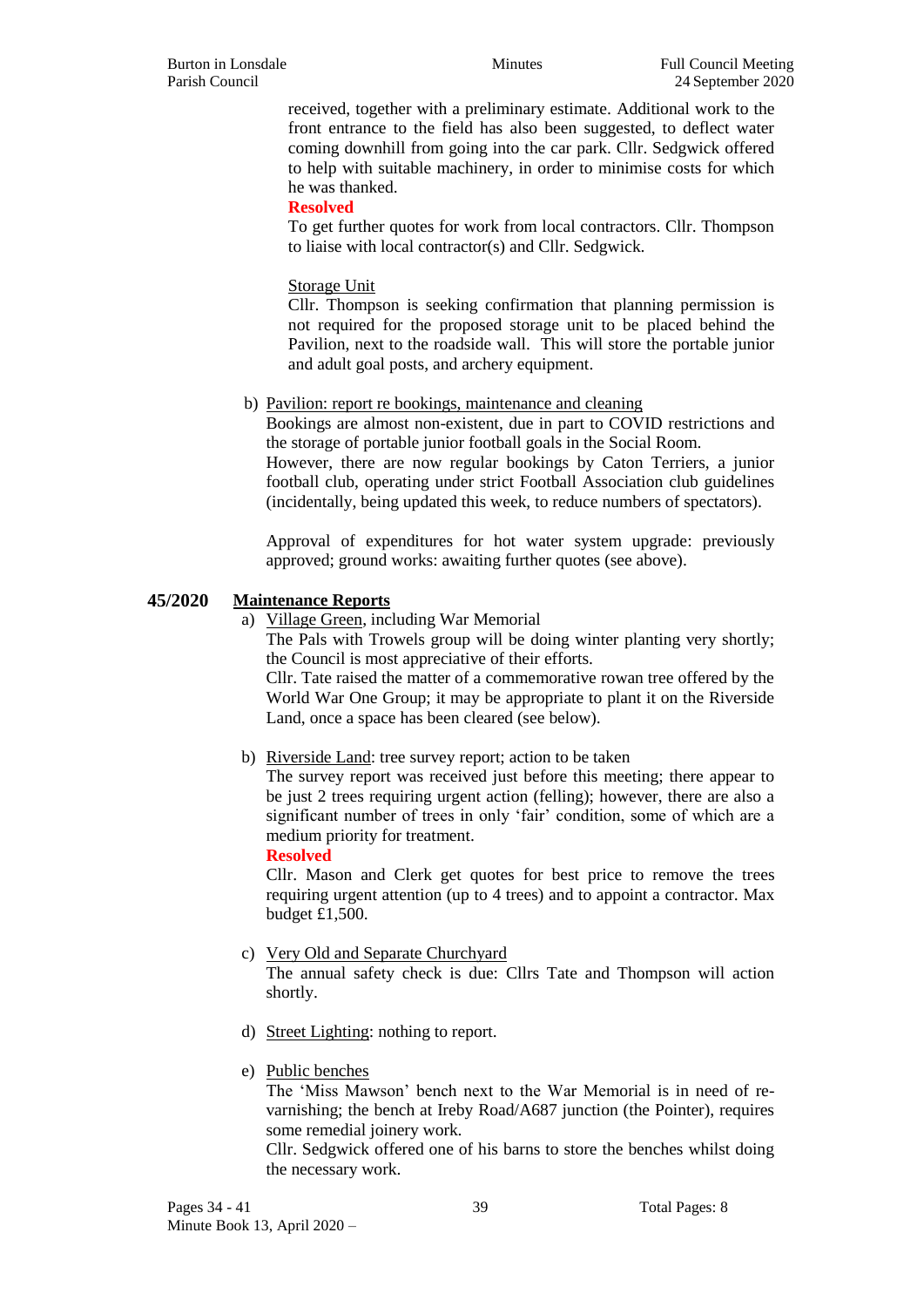#### **Resolved**

To contact resident near the War Memorial who has previously offered to do maintenance work on the Village Green; to arrange for repairs to the Ireby Road bench.

#### **46/2020 Items to be included by Clerk in press release** There were none.

## **47/2020 Date, time & venue next monthly Full Council & Recreation Committee meetings Resolved**

The following dates for meetings: Recreation Committee Meeting 22<sup>nd</sup> October 2020, 7.30pm Finance Committee Meeting 19<sup>th</sup> November 2020, 7.30pm Full Council Meeting 26<sup>th</sup> November 2020, 7.30pm

The meeting closed at 9.30pm.

**Signed .................................................... Dated ......................**